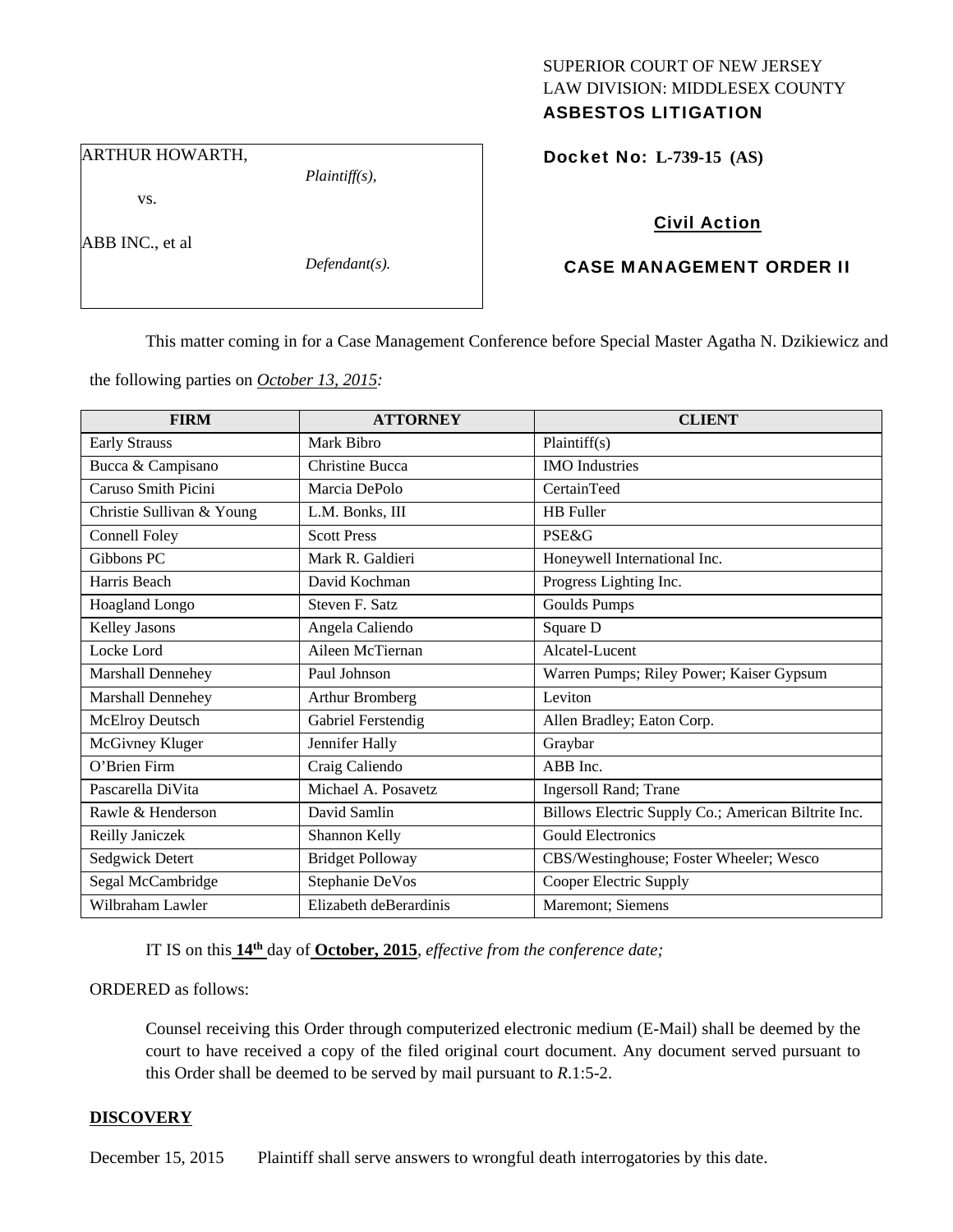- November 30, 2015 Defendants shall serve answers to supplemental interrogatories and document requests by this date.
- February 29, 2016 Depositions of corporate representatives shall be completed by this date.

#### **EARLY SETTLEMENT**

November 30, 2015 Settlement demands shall be served on all counsel and the Special Master by this date.

#### **SUMMARY JUDGMENT MOTION PRACTICE**

March 4, 2016 Plaintiff's counsel shall advise, in writing, of intent not to oppose motions by this date. March 18, 2016 Summary judgment motions shall be filed no later than this date. April 15, 2016 Last return date for summary judgment motions.

#### **MEDICAL DEFENSE**

- January 15, 2016 Plaintiff shall serve wrongful death medical expert reports by this date.
- May 13, 2016 Defendants shall identify its medical experts and serve medical reports, if any, by this date. **In addition, defendants shall notify plaintiff's counsel (as well as all counsel of record) of a joinder in an expert medical defense by this date.**

#### **LIABILITY EXPERT REPORTS**

May 13, 2016 Plaintiff shall identify its liability experts and serve liability expert reports or a certified expert statement by this date or waive any opportunity to rely on liability expert testimony.

June 15, 2016 Defendants shall identify its liability experts and serve liability expert reports, if any, by this date or waive any opportunity to rely on liability expert testimony.

#### **EXPERT DEPOSITIONS**

July 8, 2016 Expert depositions shall be completed by this date. To the extent that plaintiff and defendant generic experts have been deposed before, the parties seeking that deposition in this case must file an application before the Special Master and demonstrate the necessity for that deposition. To the extent possible, documents requested in a deposition notice directed to an expert shall be produced three days in advance of the expert deposition. The expert shall not be required to produce documents that are readily accessible in the public domain.

### **PRE-TRIAL AND TRIAL**

- December 15, 2015 The settlement conference previously scheduled on this date is **cancelled**.
- June 28, 2016 @ 1:30pm Settlement conference. All defense counsel shall appear with authority to negotiate settlement and have a representative authorized to negotiate settlement available by phone. Any request to be excused from the settlement conference shall be made to the Special Master no later than 4:00pm of the day prior to the conference.

\_\_\_\_\_\_\_\_\_\_\_\_\_\_\_\_\_\_\_\_\_\_\_\_\_\_\_\_\_\_\_\_\_\_\_\_\_\_\_\_\_\_\_\_\_\_\_\_\_\_\_\_\_\_\_\_\_\_\_\_\_\_\_\_\_\_\_\_\_\_\_\_\_\_\_\_\_\_\_\_\_\_\_\_\_\_\_\_\_\_\_\_\_\_\_\_\_\_\_\_\_\_\_\_\_\_\_\_\_\_